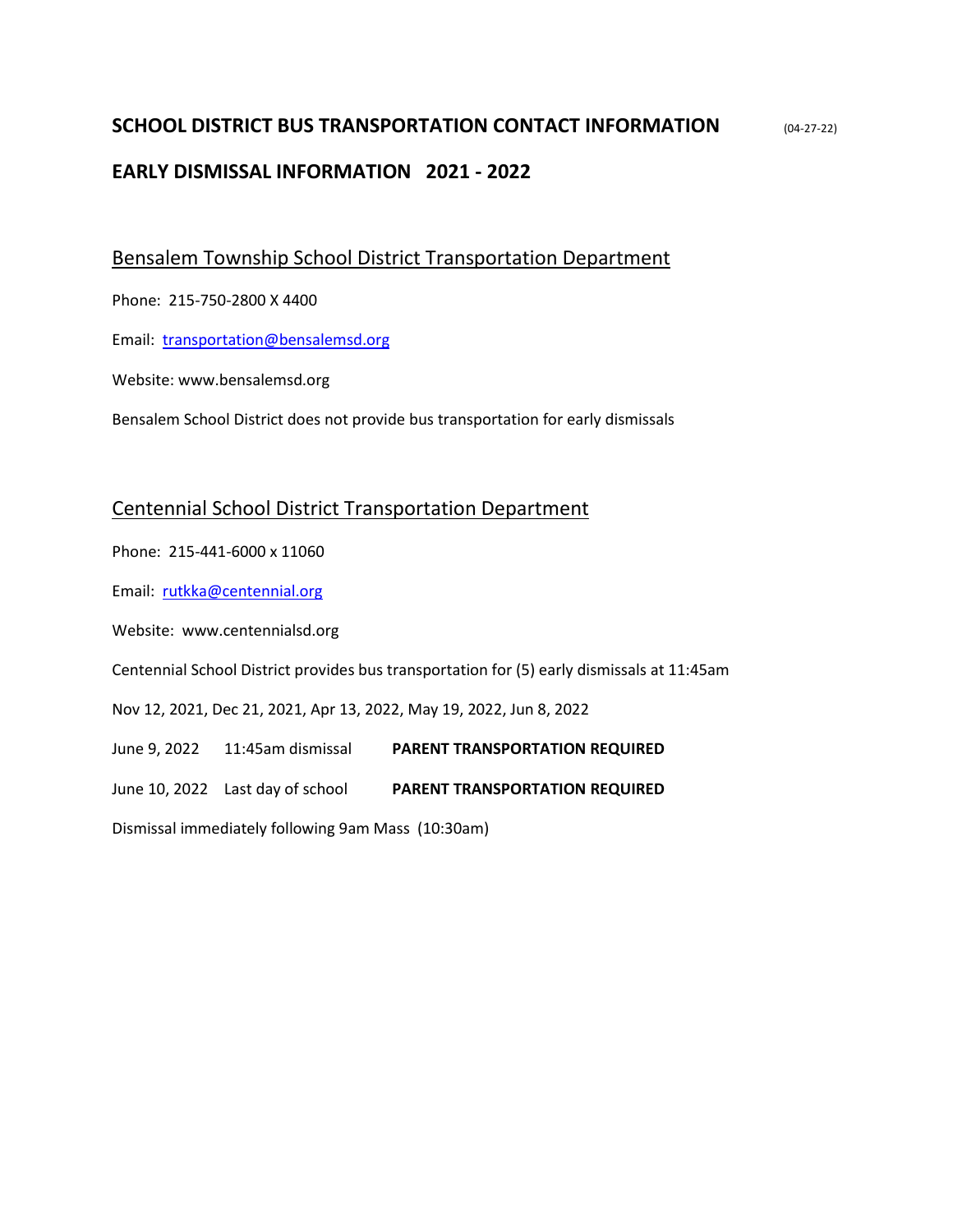# Council Rock School District Transportation Department

Phone: 215-944-1010

Email: [transportation@crsd.org](mailto:transportation@crsd.org)

Website: www.crsd.org

Council Rock School District provides bus transportation for (5) early dismissals at 11:45am

Nov 24, 2021, Dec 21, 2021, Apr 13, 2022, May 19, 2022, June 8, 2022

June 9, 2022 11:45am dismissal **PARENT TRANSPORTATION REQUIRED**

June 10, 2022 Last day of school **PARENT TRANSPORTATION REQUIRED**

Dismissal immediately following 9am Mass (10:30am)

#### Neshaminy School District Transportation Department

Phone: 215-809-6260

Email: [bscanlan@neshaminy.org](mailto:bscanlan@neshaminy.org)

Website: www.neshaminysd.org

Neshaminy School District provides bus transportation for (4) early dismissals at 11:45am

Nov 24, 2021, Dec 21, 2021, Apr 13, 2022, May 19, 2022

|  | 11:45am dismissal<br>June 8, 2022 | <b>PARENT TRANSPORTATION REQUIRED</b> |
|--|-----------------------------------|---------------------------------------|
|--|-----------------------------------|---------------------------------------|

June 9, 2022 11:45am dismissal **PARENT TRANSPORTATION REQUIRED**

June 10, 2022 Last day of school **PARENT TRANSPORTATION REQUIRED**

Dismissal immediately following 9am Mass (10:30am)